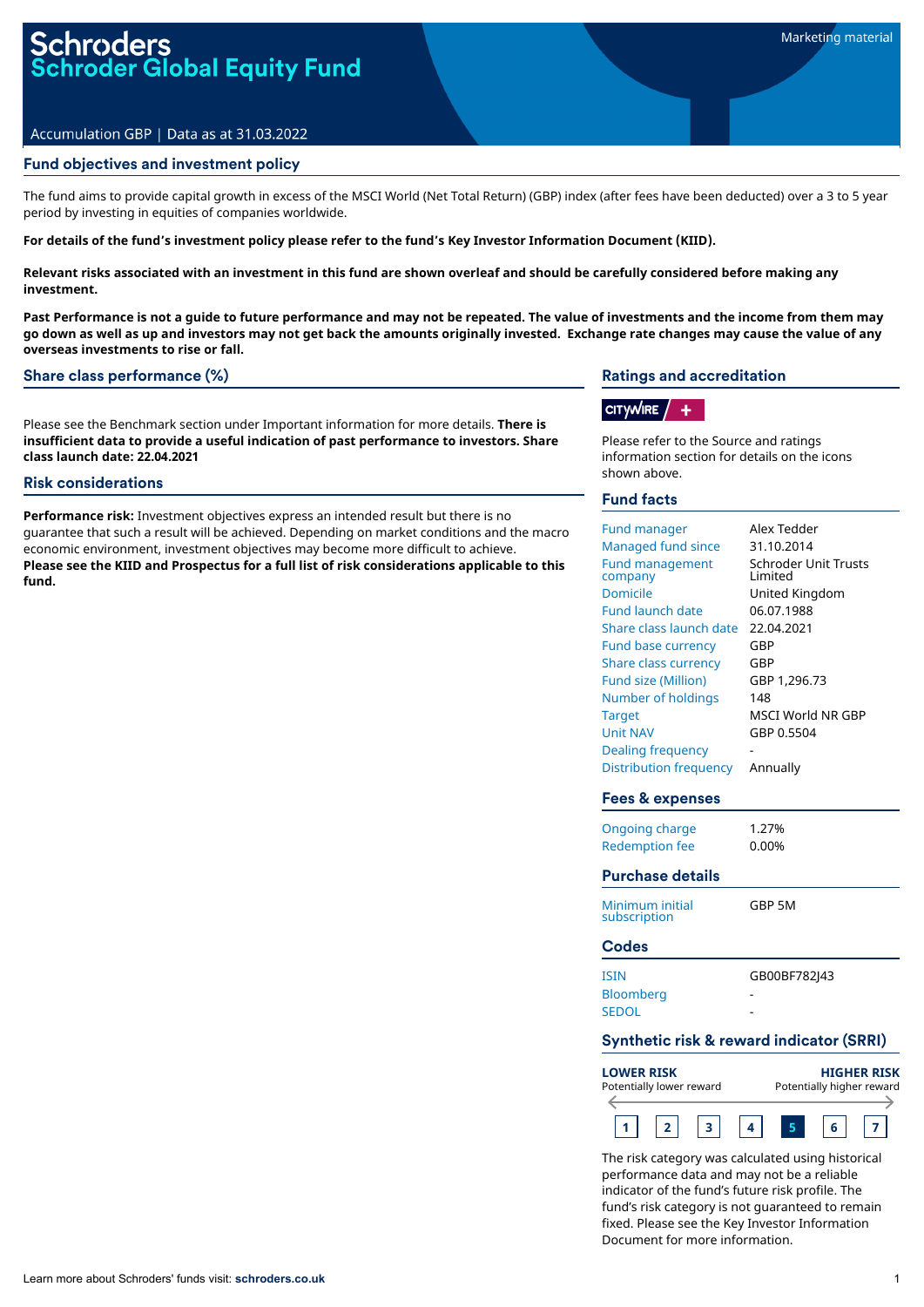# Schroders<br>Schroder Global Equity Fund

# Accumulation GBP | Data as at 31.03.2022

## Asset allocation

Source: Schroders. Top holdings and asset allocation are at fund level.



# Geographical breakdown (%)

22.5 13.7

13.1 10.0 12.8 12.9

12.2 11.6 8.1 7.9

7.0 7.0 6.9 4.3 3.4  $4.5$ 1.5 3.1 0.5 2.8 0.3 0.0 0.0 42.1



# Region (%)



# Top 10 holdings (%)

| <b>Holding name</b>                       | %   |
|-------------------------------------------|-----|
| Alphabet Inc                              | 4.5 |
| Microsoft Corp                            | 4.1 |
| Amazon.com Inc                            | 3.2 |
| Shell PLC                                 | 2.1 |
| Taiwan Semiconductor Manufacturing Co Ltd | 1.9 |
| Apple Inc                                 | 1.8 |
| Union Pacific Corp                        | 1.8 |
| Nestle SA                                 | 1.7 |
| Equinor ASA                               | 1.6 |
| Visa Inc                                  | 1.6 |

## Contact information

Schroder Unit Trusts Limited 1 London Wall Place London United Kingdom EC2Y 5AU Tel: 0800 182 2399 Fax: 0333 207 4504

For your security, communications may be taped or monitored.